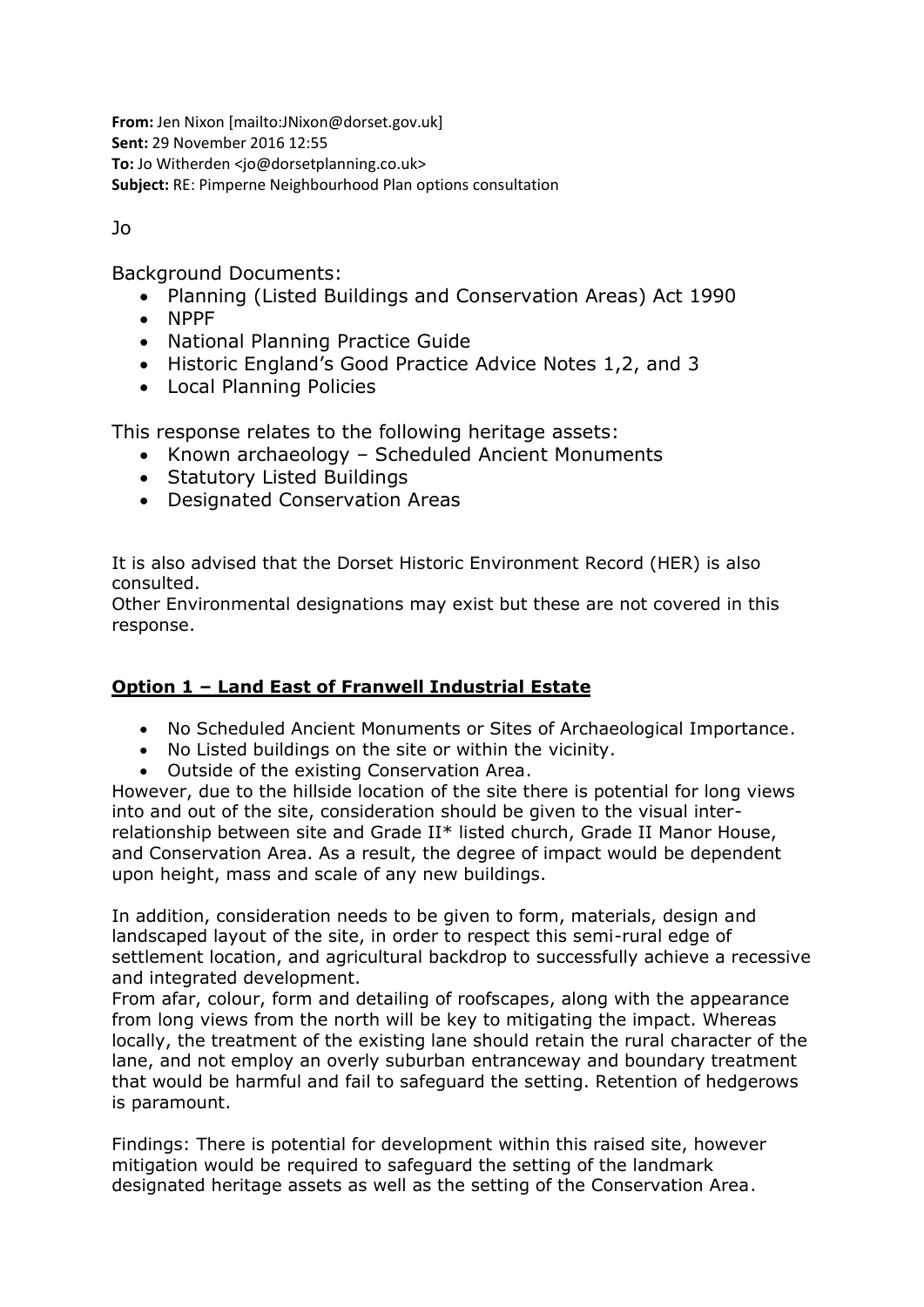# **Option 2 – Land north of Manor Farm Close**

- No Scheduled Ancient Monuments or Sites of Archaeological Importance.
- No Listed buildings on the site or within the vicinity.
- Outside but immediately abutting the existing Conservation Area boundary.

Although immediately outside of the existing designated area, the site is in a prominent location clearly visible from the approach road into the village. Any development would be seen set against the backdrop of the Conservation Area. Consideration needs to be given to the high standard of development already achieved at Manor Close and any future scheme should respect the semi-rural village location in terms of scale, layout, detailing, materials and form. A dominant suburban design, form and layout on this edge of settlement site, would impact detrimentally on the special character and historic interest of the heritage asset.

Findings: the prominent and open character of this site and aim of 25-35 dwellings has potential to cause considerable harm to the designated heritage asset. Exceptional mitigation through design, form and layout would be required for such a number and a limited development of under 25 would better respect the significance of the setting and enable more successful mitigation to be achieved.

## **Option 3 – Land at the Top of Berkley Rise**

- No Scheduled Ancient Monuments
- A Sites of Archaeological Importance exists in close proximity to the north, and another slightly further away to the north-west. It is therefore advised, that as these overlay areas are not precisely exclusive in terms of the extent of merit, the DCC Senior Archaeologist should be consulted to ensure there will be no archaeological impact from development on this site, especially as there appears to be earthworks within the area.
- No Listed buildings on the site or within the vicinity.
- Abutting the existing Conservation Area boundary to the north-east.
- Abutting a public Right of Way to east and south providing public viewpoints.
- Additional public Rights of Way located at a slightly greater distance to west and north will also due to the open character of the land provide public views.

This is a backland site on relatively flat open pasture and any development will need to respect the domestic scale of the neighbouring buildings. It will also need to consider the variety of viewpoints from which the development will be seen and how it will be perceived set against both the rural and Conservation Area backdrop.

Findings: the prominent and open character of this site has potential to cause harm to a designated heritage asset and suspected archaeology. In the case of the former, mitigation will allow some development to take place, however,